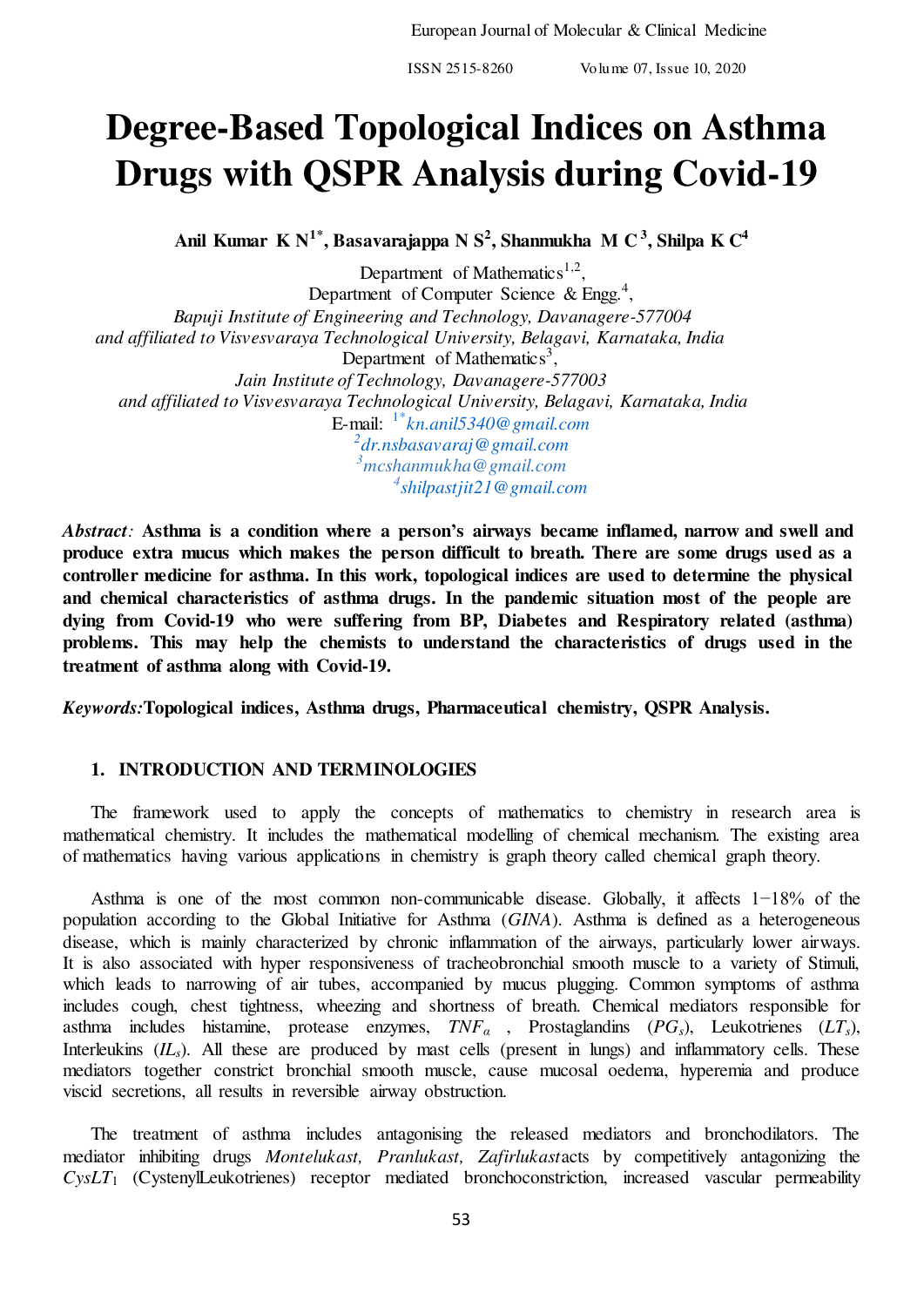and recruitment of eosinophils. Thereby relieving the symptoms of asthma. The  $DP<sub>2</sub>$  receptor antagonist drugs *Ramatroban, Setipiprant, Fevipiprant*acts by antagonising the action of *DP*2 receptor and thereby blocking bronchoconstriction, hyperresponsiveness of the airways and infiltration of inflammatory cells. The antihistamine drug *Toreforant*inhibits the action of histamine responsible for brochoconstriction which relieves the symptoms of asthma. The Bronchodilators *Salbutamol, Terbutaline, Salmeterol*drugs causes Bronchodilatation through *β*2 receptor stimulation. These increases *cAMP*formation in bronchial muscle cell which leads to bronchial muscle relaxation [15].

Nowadays, the Covid-19 pandemic is an uncontrollable disease which is not having any drug to cure it. The people are suffering from asthma have chance of suffering from Covid-19. Out of childhood asthma and adult-onset asthma, there is a report evident that adult-onset asthma may increase the risk of hospitalization from Covid-19 above 50 years of age group. Earlier information says that steroids were not suitable in patients with Covid-19 disease, even though there is a usefulness of steroids in Covid-19 disease. After many discussions on the use of steroids, the solution is continue taking controller medicine and do not stop them. In the current pandemic, the best thing a person suffering from asthma is to keep their asthma under the control.

QSAR/QSPR are the important tools in chemical and medical fields, helps to analyse the physical and chemical characteristics with biological activities. First, the correlation between chemical compound and physico-chemical characteristic or biological activity is determined. Then, physico-chemical characteristic or biological activity of structurally related compounds are predicted [2, 8, 10, 11,12, 13, 18 and 19].

In theoretical chemistry, chemical compound is depicted as molecular graph with vertices and edges. The vertex set is denoted as atoms and edge set as links between the atoms. Consider *G* (*V, E*) be a molecular graph with vertices and edges respectively. The degree of a vertex in *G* is  $\xi(s)$  of vertex (atom) *s*. The simple, finite and loop free graphs are used in this study [1, 6, 14].

## **2. DEGREE-BASED TOPOLOGICAL INDICES OF GRAPH**

**Definition 2.1.***Gutman et al. [7] proposed the first and second Zagreb indices as*

$$
M_1(G) = \sum_{e = st \in E(G)} (\xi(s) + \xi(t)).
$$

$$
M_2(G) = \sum_{e=st \in E(G)} (\xi(s) \times \xi(t)).
$$

**Definition 2.2.***Harmonic index is proposed by Fajtlowicz [4] as,* 

$$
H(G) = \sum_{e=st \in E(G)} \frac{2}{\xi(s) + \xi(t)}.
$$

**Definition 2.3.***G.H.Shirdel et al. [14] introduced the Hyper Zagreb index as*

$$
HM(G) = \sum_{e=st \in E(G)} [\xi(s) + \xi(t)]^{2}.
$$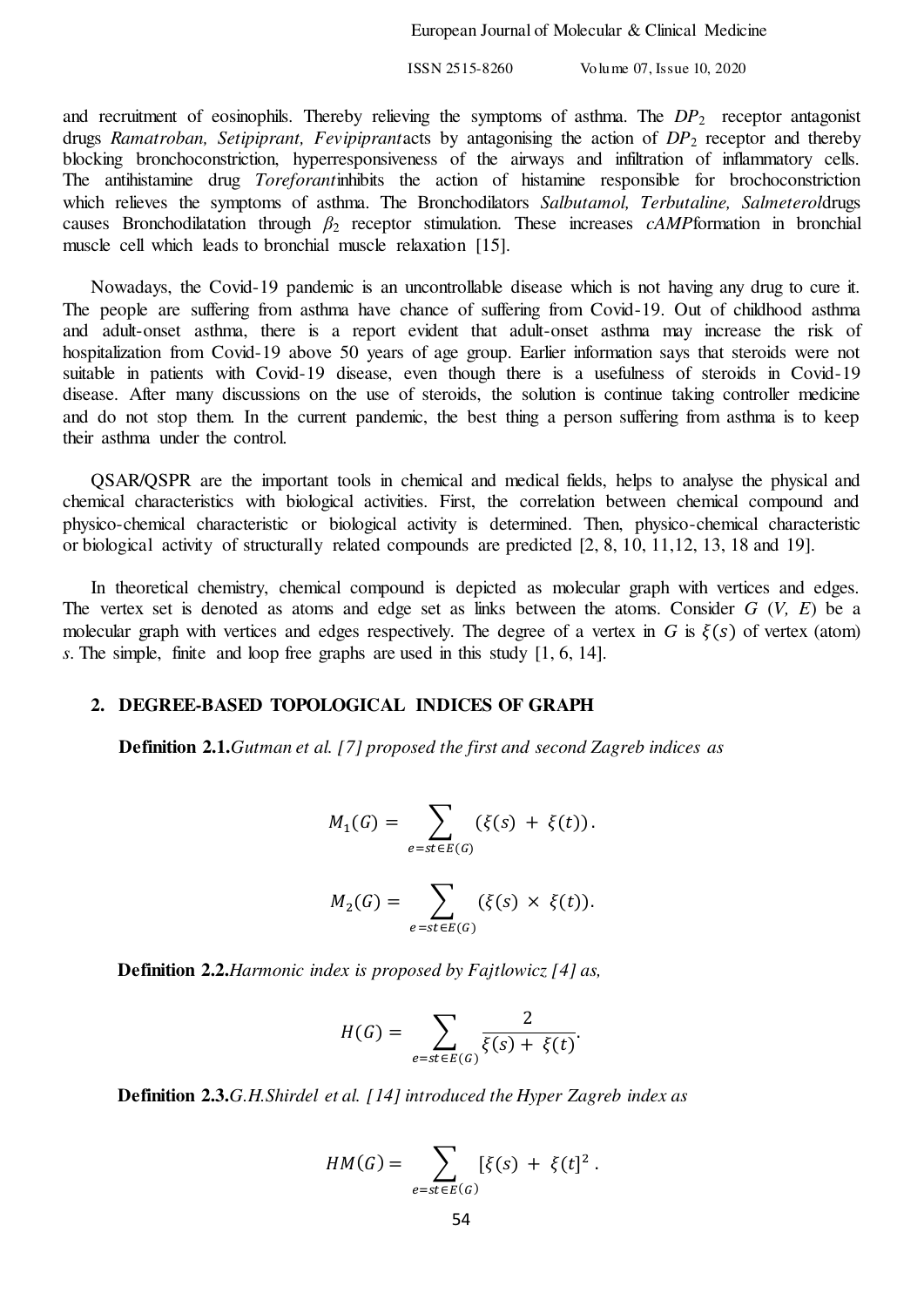**Definition 2.4.***B. Furtula et al. [6] introduced the forgotten topological index as*

$$
F(G) = \sum_{e = st \in E(G)} [\xi(s)]^2 + [\xi(t)]^2.
$$

**Definition 2.5.***MilanRandic defined Randic index [9] as*

$$
R(G) = \sum_{e=st \in E(G)} \frac{1}{\sqrt{\xi(s)\ \xi(t)}}
$$

**Definition 2.6.***O.Favaron et al. [5] defined Reciprocal Randic index as,*

$$
RR(G) = \sum_{e=st \in E(G)} \sqrt{\xi(s) \times \xi(t)}.
$$

**Definition 2.7.***Zhou et al. [17] introduced the sum-connectivity index as*

$$
SCI(G)=\sum_{e=st\in E(G)}\frac{1}{\sqrt{\xi(s)+\xi(t)}}.
$$

*.*

**Definition 2.8.***Vukicevic et al. [16] proposed the Geometric arithmetic index as*

$$
GA(G) = \sum_{e = st \in E(G)} \frac{2\sqrt{\xi(s)} \times \xi(t)}{\xi(s) + \xi(t)}.
$$

*.*

**Definition 2.9.***Estrada et al. [3] proposed Atom bond connectivity index as*

$$
ABC(G) = \sum_{e=st \in E(G)} \sqrt{\frac{\xi(s) + \xi(t) - 2}{\xi(s) \times \xi(t)}}.
$$

#### **3. MATERIALS AND METHODS**

The materials used for this work are the Asthma Drug molecules choosen from [15]. For computation of results, the tools employed are graph theoretical tools, analytic techniques and degree counting methods based on vertices and edges of chemical structures.

In order to find the topological indices of 19 asthma drug molecules, each molecule is considered as a graph. The links between the atoms are considered as edges and the atoms of each links are considered as vertices of that molecule. The degree of every vertex and the types of edges are studied for each molecule. Topological index is a numerical measure, which follows a specific rule.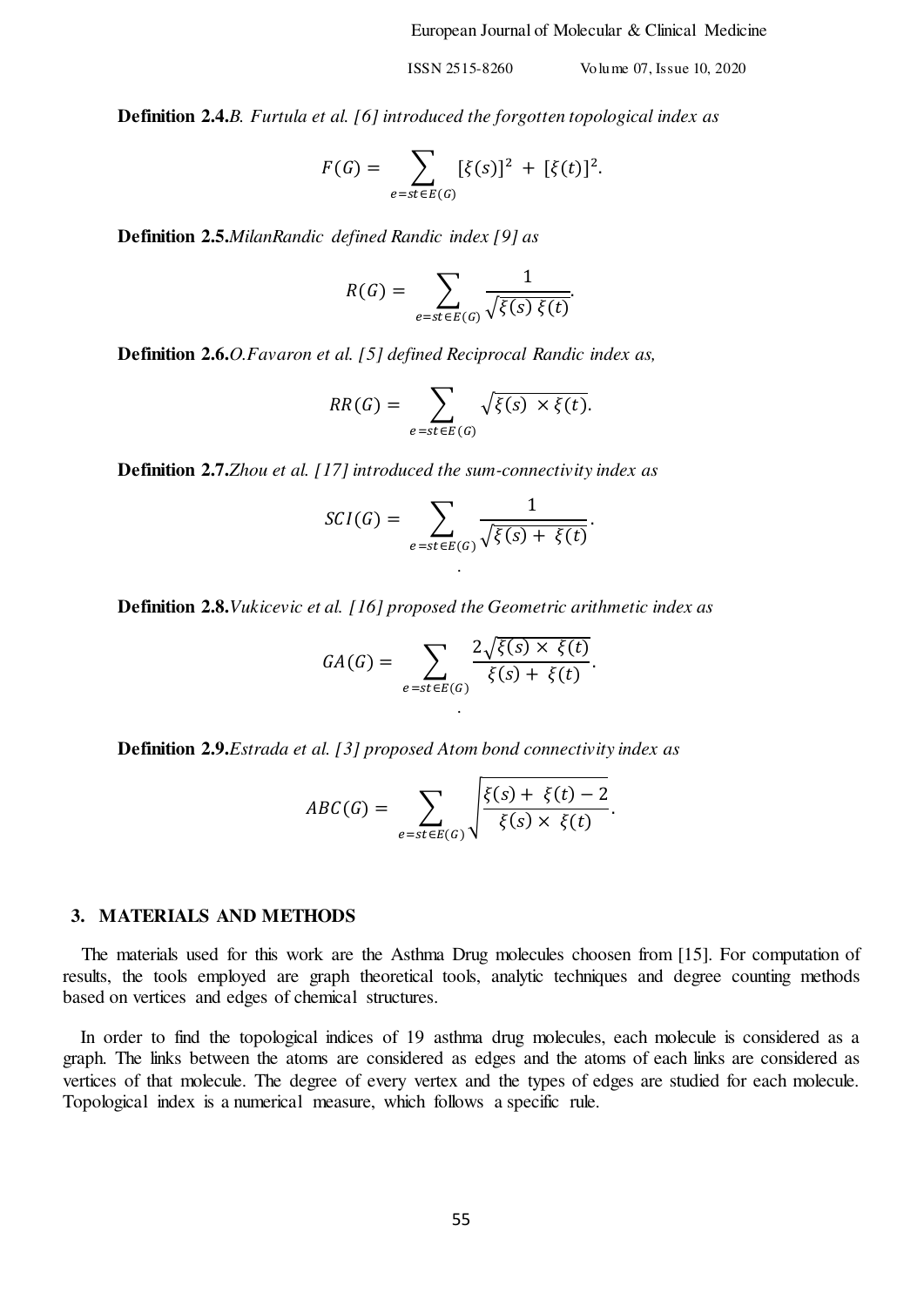## **4. DEGREE-BASED TOPOLOGICAL INDICES IN QSPR STUDIES**

In this proposed work, 10 degree-based topological indices are discussed viz.1<sup>st</sup> -Zagreb, 2<sup>nd</sup> -Zagreb, 7<sup>nm</sup> -Zagreb, 7nmonic, Hyper Zagreb, Forgotten, Randic, Reciprocal Randic, Sum-Connectivity, Geometric Harmonic, Hyper Zagreb, Forgotten, Randic, Reciprocal Randic, Sum-Connectivity, Geometric Arithmetic and ABC indices for modelling five physical and chemical characteristics [Boiling point(BP), Enthalpy(E), Flash point(FP), logP, Molar Volume(MV)] of nineteen asthma drug molecules from *Epinephrine* to *Toreforant*. Using Chem-spider the values of above physico-chemical properties are taken.

The above calculated values of defined degree-based topological indices and the experimental values of physical and chemical characteristics of nineteen asthma drugs (Figure 1) are represented respectively from Table 1 to 3.

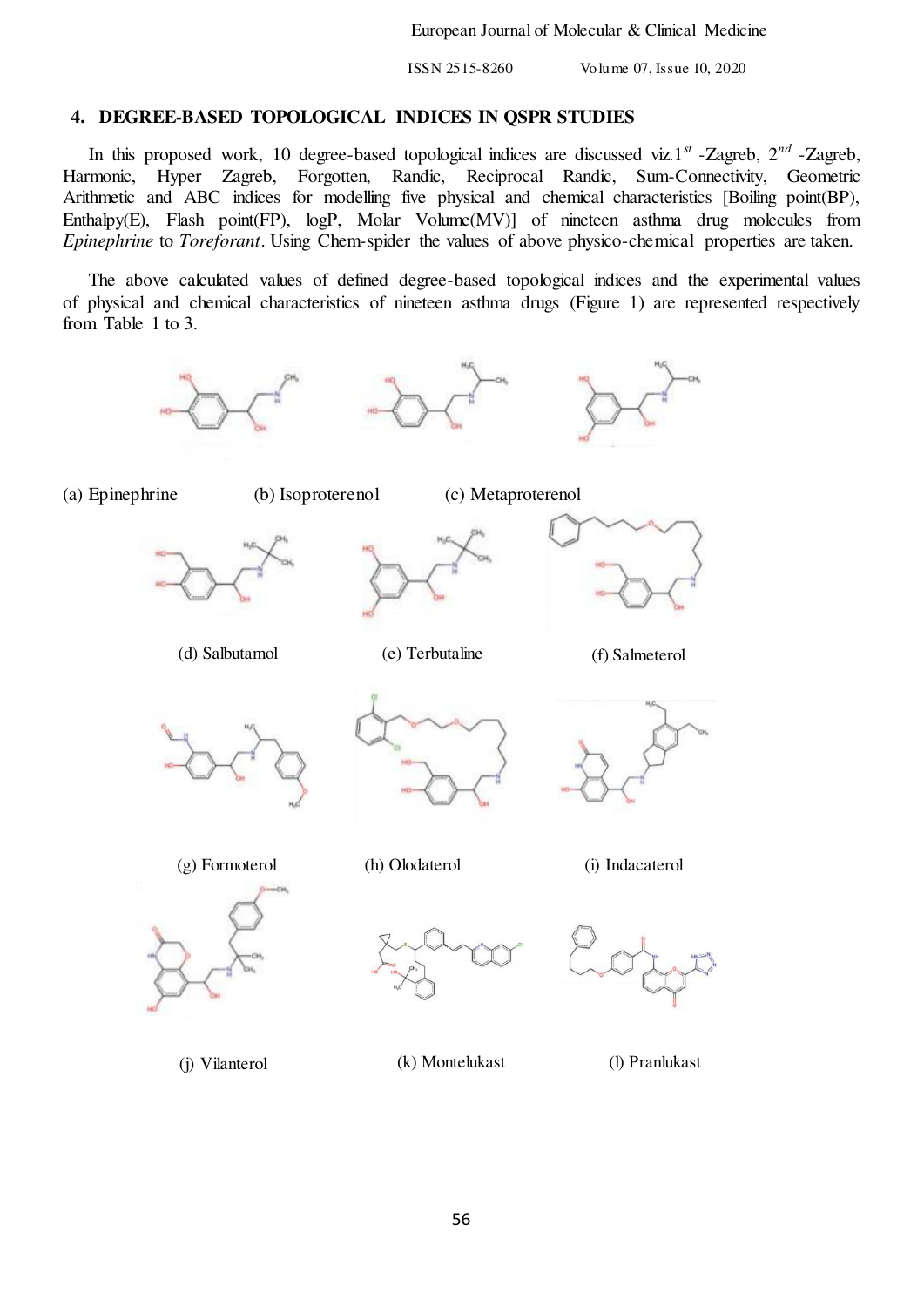## European Journal of Molecular & Clinical Medicine

Setipiprant

ISSN 2515-8260 Volume 07, Issue 10, 2020







(m) Zafirlukast (n) Ramatroban (o)







(r) Bedoradrin e

(s) Toreforant

l

(p) Fevipiprant (q) Abeditero

**Figure 1**: Molecular structures of various Asthma drugs.

**Table 1**: Various drug molecules of Asthma with Physico-chemical properties

| <b>Molecules</b>   | BP    | E     | <b>FP</b> | logP    | MV    |
|--------------------|-------|-------|-----------|---------|-------|
| Epinephrine        | 413.1 | 70.2  | 207.9     | $-0.63$ | 142.7 |
| Isoproterenol      | 417.5 | 70.7  | 179.7     | 0.25    | 176.1 |
| Metaproterenol     | 417.5 | 70.7  | 179.7     | 0.13    | 176.1 |
| Salbutamol         | 433.5 | 72.7  | 159.5     | 0.01    | 207.6 |
| Terbutaline        | 419.2 | 70.9  | 165.3     | 0.48    | 192.3 |
| Salmeterol         | 603   | 94.3  | 318.5     | 3.07    | 373.7 |
| Formoterol         | 603.2 | 94.3  | 318.6     | 1.57    | 279.1 |
| Olodaterol         | 649   | 100.5 | 346.3     | 1.17    | 308.9 |
| Indacaterol        | 660.3 | 102.1 | 353.1     | 3.88    | 306.9 |
| Vilanterol         | 646.7 | 100.2 | 344.9     | 2.97    | 387.5 |
| Montelukast        | 750.5 | 114.8 | 407.7     | 7.8     | 460.8 |
| Pranlukast         |       |       |           | 3.88    | 350.4 |
| Zafirlukast        |       |       |           | 6.15    | 433.6 |
| Ramatroban         | 654.7 | 101.3 | 349.7     | 4.09    | 289.7 |
| Setipiprant        | 690.4 | 106.3 | 371.4     | 3.39    | 292.4 |
| Fevipiprant        | 637.6 | 99    | 339.4     | 2.85    | 295.4 |
| Abediterol         | 681.6 | 105   | 366       | 3.67    | 371.3 |
| <b>Bedoradrine</b> | 695.9 | 107   | 374.7     | 0.12    | 335.4 |
| Toreforant         | 611.2 | 90.8  | 323.4     | 4.22    | 341.7 |

57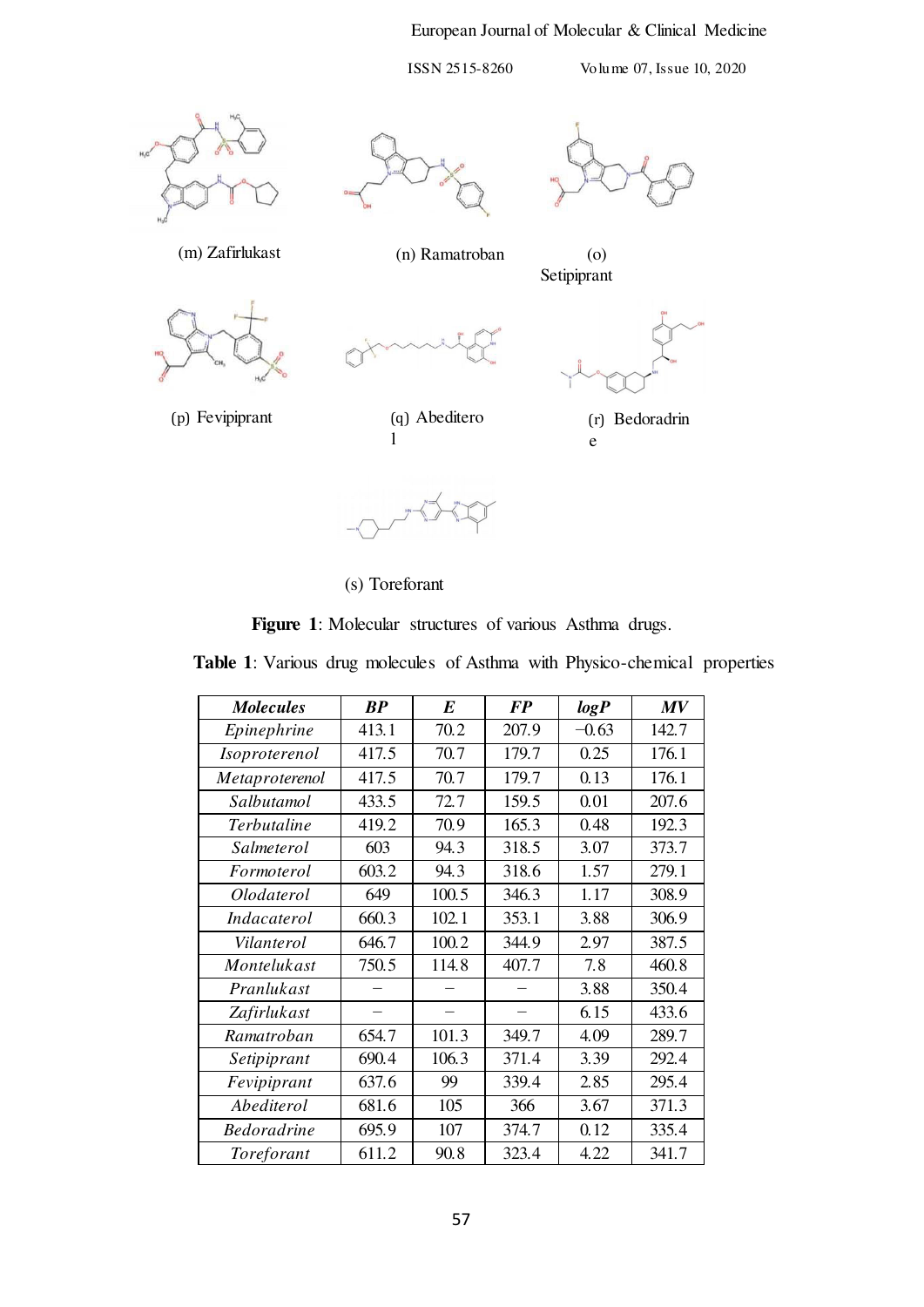| <b>Molecules</b>   | $M_1(G)$ | $M_2(G)$ | H(G)   | HM(G) | F(G) | R(G)   |
|--------------------|----------|----------|--------|-------|------|--------|
| Epinephrine        | 60       | 67       | 5.833  | 286   | 152  | 6.147  |
| Isoproterenol      | 70       | 77       | 6.566  | 334   | 180  | 7.003  |
| Metaproterenol     | 70       | 76       | 6.533  | 332   | 180  | 6.986  |
| Salbutamol         | 82       | 90       | 7.266  | 406   | 226  | 7.832  |
| Terbutaline        | 78       | 84       | 6.666  | 386   | 218  | 7.277  |
| Salmeterol         | 136      | 148      | 14.433 | 610   | 314  | 14.703 |
| Formoterol         | 120      | 135      | 11.6   | 568   | 298  | 12.028 |
| Olodaterol         | 146      | 168      | 12.633 | 726   | 390  | 13.270 |
| Indacaterol        | 156      | 187      | 13.533 | 780   | 406  | 13.995 |
| Vilanterol         | 148      | 164      | 15.1   | 682   | 354  | 15.524 |
| Montelukast        | 220      | 256      | 18.819 | 1100  | 588  | 19.60  |
| Pranlukast         | 188      | 219      | 17.366 | 902   | 464  | 17.67  |
| Zafirlukast        | 220      | 260      | 18.886 | 1102  | 582  | 19.64  |
| Ramatroban         | 157      | 185      | 13.386 | 791   | 421  | 14.017 |
| Setipiprant        | 168      | 205      | 14.1   | 850   | 440  | 14.525 |
| Fevipiprant        | 158      | 187      | 12.471 | 826   | 452  | 13.392 |
| Abediterol         | 164      | 187      | 15.352 | 792   | 418  | 15.882 |
| <b>Bedoradrine</b> | 156      | 179      | 14.3   | 754   | 396  | 14.867 |
| Toreforant         | 154      | 180      | 13.53  | 754   | 394  | 13.991 |

**Table 2**: Various drug molecules of Asthma with Topological Indices Values

|  |  |  |  |  |  | Table 3: Various drug molecules of Asthma with Topological Indices Values |  |  |
|--|--|--|--|--|--|---------------------------------------------------------------------------|--|--|
|--|--|--|--|--|--|---------------------------------------------------------------------------|--|--|

| <b>Molecules</b>   | RR(G)   | $\mathcal{S}\mathcal{C}\mathcal{I}(G)$ | GA(G)  | ABC(G) |
|--------------------|---------|----------------------------------------|--------|--------|
| Epinephrine        | 28.858  | 6.130                                  | 12.44  | 9.44   |
| Isoproterenol      | 33.357  | 6.999                                  | 14.209 | 11.073 |
| Metaproterenol     | 33.256  | 6.986                                  | 14.168 | 11.113 |
| Salbutamol         | 38.404  | 7.827                                  | 15.896 | 12.635 |
| Terbutaline        | 36.171  | 7.289                                  | 14.799 | 12.078 |
| Salmeterol         | 66.924  | 14.919                                 | 30.493 | 22.058 |
| Formoterol         | 58.317  | 12.232                                 | 25.201 | 18.632 |
| Olodaterol         | 70.01   | 13.721                                 | 28.723 | 21.738 |
| <i>Indacaterol</i> | 76.115  | 14.654                                 | 31.12  | 22.713 |
| Vilanterol         | 72.388  | 15.735                                 | 32.225 | 23.61  |
| Montelukast        | 105.964 | 20.522                                 | 43.355 | 32.442 |
| Pranlukast         | 92.555  | 18.591                                 | 39.368 | 28.3   |
| Zafirlukast        | 106.524 | 20.546                                 | 43.495 | 32.271 |
| Ramatroban         | 75.615  | 14.588                                 | 30.754 | 23.12  |
| Setipiprant        | 82.221  | 15.435                                 | 33.181 | 24.115 |
| Fevipiprant        | 74.619  | 13.861                                 | 35.175 | 22.836 |
| Abediterol         | 79.534  | 16.338                                 | 33.949 | 25.171 |
| <b>Bedoradrine</b> | 75.716  | 15.313                                 | 31.93  | 23.72  |
| Toreforant         | 75.019  | 14.683                                 | 31.1   | 22.902 |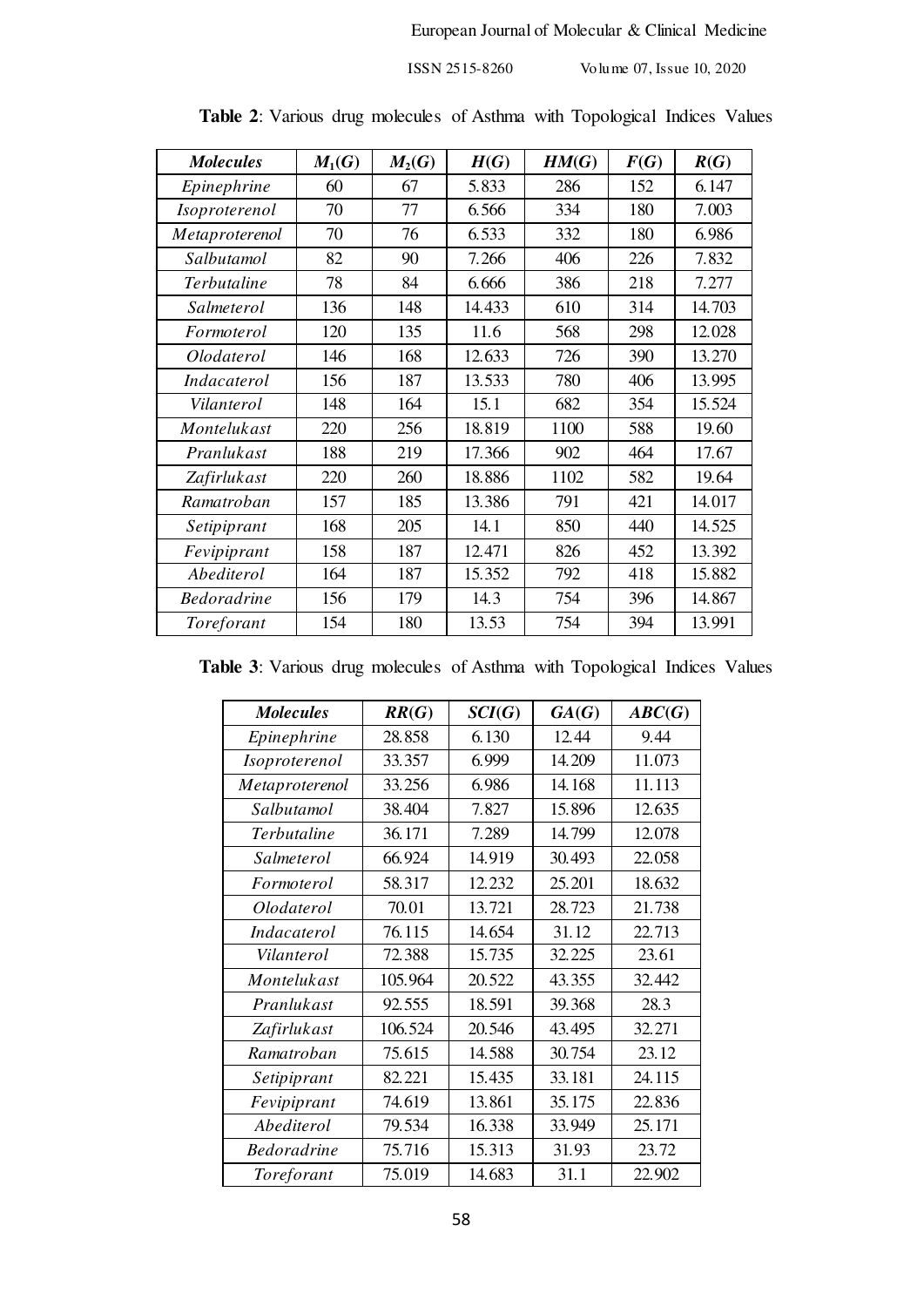#### **5. REGRESSION MODELS**

From the above tables 1 to 3, it is observed that values are normally distributed. Hence regression analysis is used for computation. Now, linear regression model is checked as follows.

$$
P = A + B(TI) \tag{1}
$$

such that *P* represents physical property, *TI* is the topological index and *A* and *B* are constants. These values are computed through *SPSS* software to analyse the values of five physical and chemical characteristics and the ten topological indices of nineteen asthma drugs. Using equation 1, several linear models are obtained for the defined degree-based topological indices. They are as follows,

5.1 First Zagreb index 
$$
M_1(G)
$$
:  
\n
$$
BP = 252.255 + 2.54[M_1(G)]
$$
\n
$$
E = 49.075 + 0.328[M_1(G)]
$$
\n
$$
FP = 64.286 + 1.789[M_1(G)]
$$
\n
$$
logP = -3.215 + 0.042[M_1(G)]
$$
\n
$$
MV = 62.511 + 1.710[M_1(G)]
$$

**5.2** Second Zagreb index  $M_2(G)$ :

 $BP = 274.032 + 2.068[M_2(G)]$  $E = 51.905 + 0.267[M_2(G)]$  $FP = 79.305 + 1.459[M_2(G)]$  $logP = -2.862 + 0.034[M_2(G)]$  $MV = 83.018 + 1.357[M_2(G)]$ 

**5.3 Harmonicindex**  $H(G)$ :

$$
BP = 240.04 + 29.211[H(G)]
$$
  
\n
$$
E = 47.52 + 3.775[H(G)]
$$
  
\n
$$
FP = 53.456 + 20.765[H(G)]
$$
  
\n
$$
logP = -3.288 + 0.0468[H(G)]
$$
  
\n
$$
MV = 40.058 + 20.81[H(G)]
$$

**5.4 Hyper Zagreb index**  $HM(G)$ :

 $BP = 270.783 + 0.49$ [*HM*(*G*)]  $E = 51.432 + 0.63$ [*HM*(*G*)]  $FP = 78.106 + 0.344$ [*HM*(*G*)]  $logP = -2.991 + 0.008$ [ $HM(G)$ ]  $MV = 79.677 + 0.324$ [ $HM(G)$ ]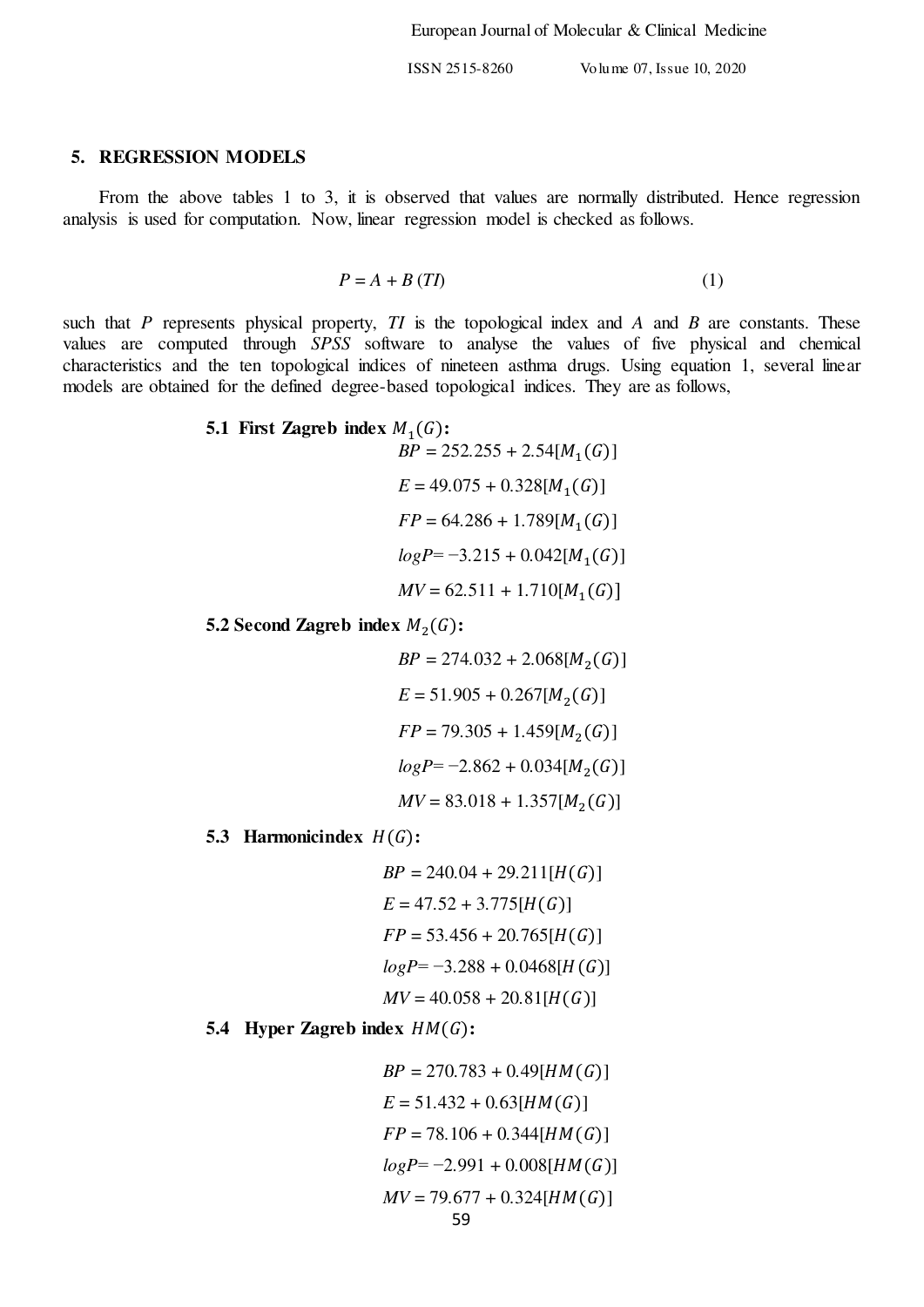## **5.5 Forgotten topological index**  $F(G)$ :

$$
BP = 270.522 + 0.924[F(G)]
$$
  
\n
$$
E = 51.348 + 0.12[F(G)]
$$
  
\n
$$
FP = 78.953 + 0.646[F(G)]
$$
  
\n
$$
logP = -3.069 + 0.016[F(G)]
$$
  
\n
$$
MV = 78.287 + 0.616[F(G)]
$$

## **5.6** Randic index  $R(G)$ :

$$
BP = 227.83 + 28.961[R(G)]
$$
  
\n
$$
E = 45.909 + 3.745[R(G)]
$$
  
\n
$$
FP = 45.431 + 20.534[R(G)]
$$
  
\n
$$
logP = -3.508 + 0.466[R(G)]
$$
  
\n
$$
MV = 31.533 + 20.626[R(G)]
$$

## **5.7 Reciprocal Randic index**  $RR(G)$ :

$$
BP = 256.49 + 5.196[RR(G)]
$$
  
\n
$$
E = 49.652 + 0.671[RR(G)]
$$
  
\n
$$
FP = 66.674 + 3.67[RR(G)]
$$
  
\n
$$
logP = -3.109 + 0.084[RR(G)]
$$
  
\n
$$
MV = 65.818 + 3.489[RR(G)]
$$

## **5.8 Sum-connectivity index**  $SCI(G)$ **:**

$$
BP = 239.259 + 27.24[SCI(G)]
$$
  
\n
$$
E = 47.421 + 3.52[SCI(G)]
$$
  
\n
$$
FP = 53.527 + 19.315[SCI(G)]
$$
  
\n
$$
logP = -3.327 + 0.438[SCI(G)]
$$
  
\n
$$
MV = 43.625 + 19.085[SCI(G)]
$$

## **5.9 Geometric Arithmetic index**  $GA(G)$ **:**

$$
BP = 254.85 + 12.322[GA(G)]
$$
  
\n
$$
E = 49.46 + 1.592[GA(G)]
$$
  
\n
$$
FP = 64.169 + 8.753[GA(G)]
$$
  
\n
$$
logP = -3.107 + 0.2[GA(G)]
$$
  
\n
$$
MV = 58.668 + 8.506[GA(G)]
$$

## **5.10.** Atom Bond Connectivity index  $ABC(G)$ :  $BP = 233.037 + 17.747[ABC(G)]$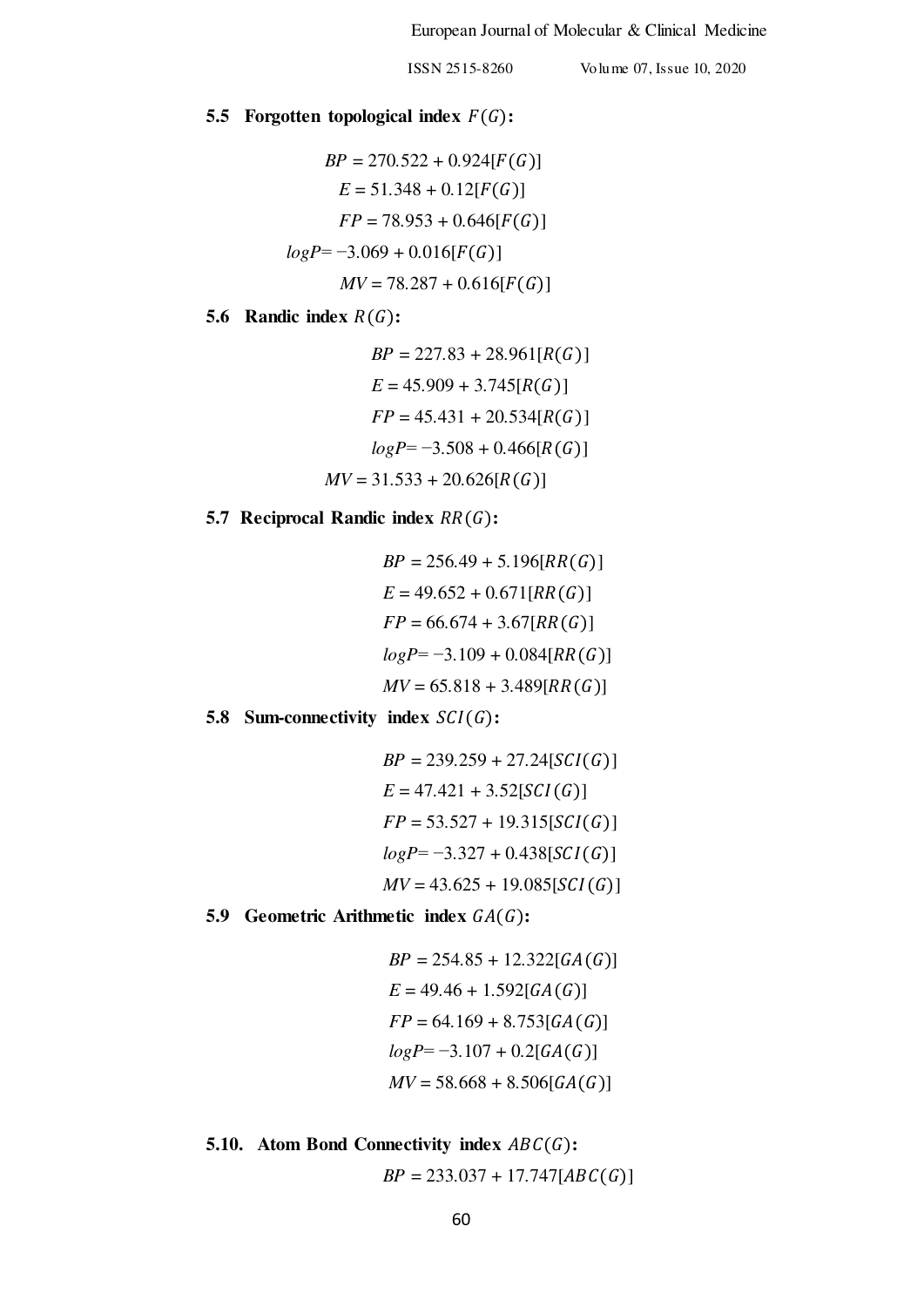European Journal of Molecular & Clinical Medicine

\n
$$
ISSN 2515-8260
$$
 *Volume 07, Issue 10, 2020*\n

\n\n
$$
E = 46.588 + 2.295[ABC(G)]
$$
\n

\n\n
$$
FP = 50.338 + 12.522[ABC(G)]
$$
\n

\n\n
$$
logP = -3.495 + 0.29[ABC(G)]
$$
\n

\n\n
$$
MV = 41.905 + 12.315[ABC(G)]
$$
\n

**Table 4:** Statistical framework for the linear QSPR model for  $M_1(G)$ 

| <b>Physical Properties</b> | N  | a        | b     | r     | p      | <b>Indicator</b> |
|----------------------------|----|----------|-------|-------|--------|------------------|
| <b>BoilingPoint</b>        | 17 | 252.255  | 2.54  | 0.97  | 0.0001 | significant      |
| Enthalpy                   | 17 | 49.075   | 0.328 | 0.963 | 0.0001 | significant      |
| FlashPoint                 | 17 | 64.286   | 1.789 | 0.945 | 0.0001 | significant      |
| logP                       | 19 | $-3.215$ | 0.042 | 0.882 | 0.0001 | significant      |
| Molar Volume               | 19 | 62.511   | 1.710 | 0.921 | 0.0001 | significant      |

**Table 5**: Statistical framework for the linear QSPR model for  $M_2(G)$ 

| <b>Physical Properties</b> | N  | a        | b     | r     | p      | <b>Indicator</b> |
|----------------------------|----|----------|-------|-------|--------|------------------|
| <b>BoilingPoint</b>        | 17 | 274.032  | 2.068 | 0.966 | 0.0001 | significant      |
| Enthalpy                   | 17 | 51.905   | 0.267 | 0.959 | 0.0001 | significant      |
| FlashPoint                 | 17 | 79.305   | 1.459 | 0.943 | 0.0001 | significant      |
| logP                       | 19 | $-2.862$ | 0.034 | 0.879 | 0.0001 | significant      |
| Molar Volume               | 19 | 83.018   | 1.357 | 0.894 | 0.0001 | significant      |

**Table 6**: Statistical framework for the linear QSPR model for  $H(G)$ 

| <b>Physical Properties</b> | N  | a        | b      | r     | p      | <b>Indicator</b> |
|----------------------------|----|----------|--------|-------|--------|------------------|
| <b>BoilingPoint</b>        | 17 | 240.04   | 29.211 | 0.964 | 0.0001 | significant      |
| Enthalpy                   | 17 | 47.52    | 3.775  | 0.957 | 0.0001 | significant      |
| FlashPoint                 | 17 | 53.456   | 20.765 | 0.949 | 0.0001 | significant      |
| logP                       | 19 | $-3.288$ | 0.0468 | 0.855 | 0.0001 | significant      |
| Molar Volume               | 19 | 40.058   | 20.81  | 0.965 | 0.0001 | significant      |

**Table 7**: Statistical framework for the linear QSPR model for  $HM(G)$ 

| <b>Physical Properties</b> | N  | a        | b     | r     | р      | <b>Indicator</b> |
|----------------------------|----|----------|-------|-------|--------|------------------|
| <b>BoilingPoint</b>        | 17 | 270.783  | 0.49  | 0.954 | 0.0001 | significant      |
| Enthalpy                   | 17 | 51.432   | 0.63  | 0.949 | 0.0001 | significant      |
| FlashPoint                 | 17 | 78.106   | 0.344 | 0.928 | 0.0001 | significant      |
| logP                       | 19 | $-2.991$ | 0.008 | 0.880 | 0.0001 | significant      |
| Molar Volume               | 19 | 79.677   | 0.324 | 0.887 | 0.0001 | significant      |

**Table 8**: Statistical framework for the linear QSPR model for  $F(G)$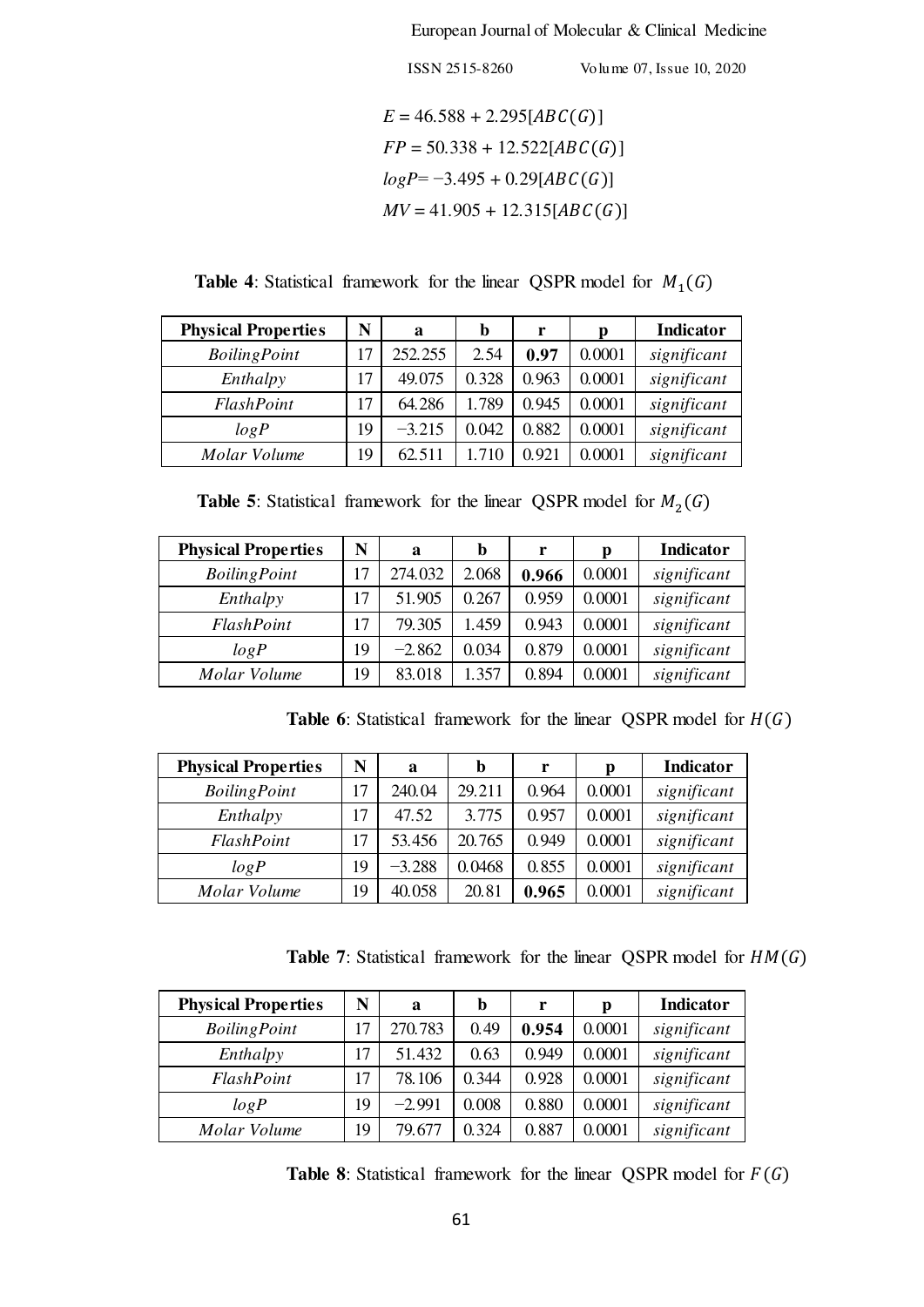| <b>Physical Properties</b> | N  | a        | b     | r     | Ŋ      | Indicator   |
|----------------------------|----|----------|-------|-------|--------|-------------|
| <b>BoilingPoint</b>        | 17 | 270.522  | 0.924 | 0.941 | 0.0001 | significant |
| Enthalpy                   | 17 | 51.348   | 0.12  | 0.936 | 0.0001 | significant |
| FlashPoint                 | 17 | 78.953   | 0.646 | 0.909 | 0.0001 | significant |
| logP                       | 19 | $-3.069$ | 0.016 | 0.877 | 0.0001 | significant |
| Molar Volume               | 19 | 78.287   | 0.616 | 0.877 | 0.0001 | significant |

**Table 9**: Statistical framework for the linear QSPR model for  $R(G)$ 

| <b>Physical Properties</b> | N  | a        | b      | r     | р      | <b>Indicator</b> |
|----------------------------|----|----------|--------|-------|--------|------------------|
| <b>BoilingPoint</b>        | 17 | 227.83   | 28.961 | 0.967 | 0.0001 | significant      |
| Enthalpy                   | 17 | 45.909   | 3.745  | 0.961 | 0.0001 | significant      |
| FlashPoint                 | 17 | 45.431   | 20.534 | 0.949 | 0.0001 | significant      |
| logP                       | 19 | $-3.508$ | 0.466  | 0.861 | 0.0001 | significant      |
| Molar Volume               | 19 | 31.533   | 20.626 | 0.966 | 0.0001 | significant      |

**Table 10:** Statistical framework for the linear QSPR model for  $RR(G)$ 

| <b>Physical Properties</b> | N  | a        | b     | r     | D      | <b>Indicator</b> |
|----------------------------|----|----------|-------|-------|--------|------------------|
| <b>BoilingPoint</b>        | 17 | 256.49   | 5.196 | 0.974 | 0.0001 | significant      |
| Enthalpy                   | 17 | 49.652   | 0.671 | 0.967 | 0.0001 | significant      |
| FlashPoint                 | 17 | 66.674   | 3.67  | 0.952 | 0.0001 | significant      |
| logP                       | 19 | $-3.109$ | 0.084 | 0.881 | 0.0001 | significant      |
| Molar Volume               | 19 | 65.818   | 3.489 | 0.924 | 0.0001 | significant      |

**Table 11**: Statistical framework for the linear QSPR model for  $SCI(G)$ 

| <b>Physical Properties</b> | N  | a        | b      | r     | p      | <b>Indicator</b> |
|----------------------------|----|----------|--------|-------|--------|------------------|
| <b>BoilingPoint</b>        | 17 | 239.259  | 27.24  | 0.971 | 0.0001 | significant      |
| Enthalpy                   | 17 | 47.421   | 3.52   | 0.964 | 0.0001 | significant      |
| FlashPoint                 | 17 | 53.527   | 19.315 | 0.953 | 0.0001 | significant      |
| logP                       | 19 | $-3.327$ | 0.438  | 0.867 | 0.0001 | significant      |
| Molar Volume               | 19 | 43.625   | 19.085 | 0.958 | 0.0001 | significant      |

**Table 12**: Statistical framework for the linear QSPR model for  $GA(G)$ 

| <b>Physical Properties</b> | N  | a        | b      | r     | p      | <b>Indicator</b> |
|----------------------------|----|----------|--------|-------|--------|------------------|
| <b>BoilingPoint</b>        | 17 | 254.85   | 12.322 | 0.968 | 0.0001 | significant      |
| Enthalpy                   | 17 | 49.46    | 1.592  | 0.961 | 0.0001 | significant      |
| FlashPoint                 | 17 | 64.169   | 8.753  | 0.952 | 0.0001 | significant      |
| logP                       | 19 | $-3.107$ | 0.2    | 0.864 | 0.0001 | significant      |
| Molar Volume               | 19 | 58.668   | 8.506  | 0.934 | 0.0001 | significant      |

**Table 13**: Statistical framework for the linear QSPR model for  $ABC(G)$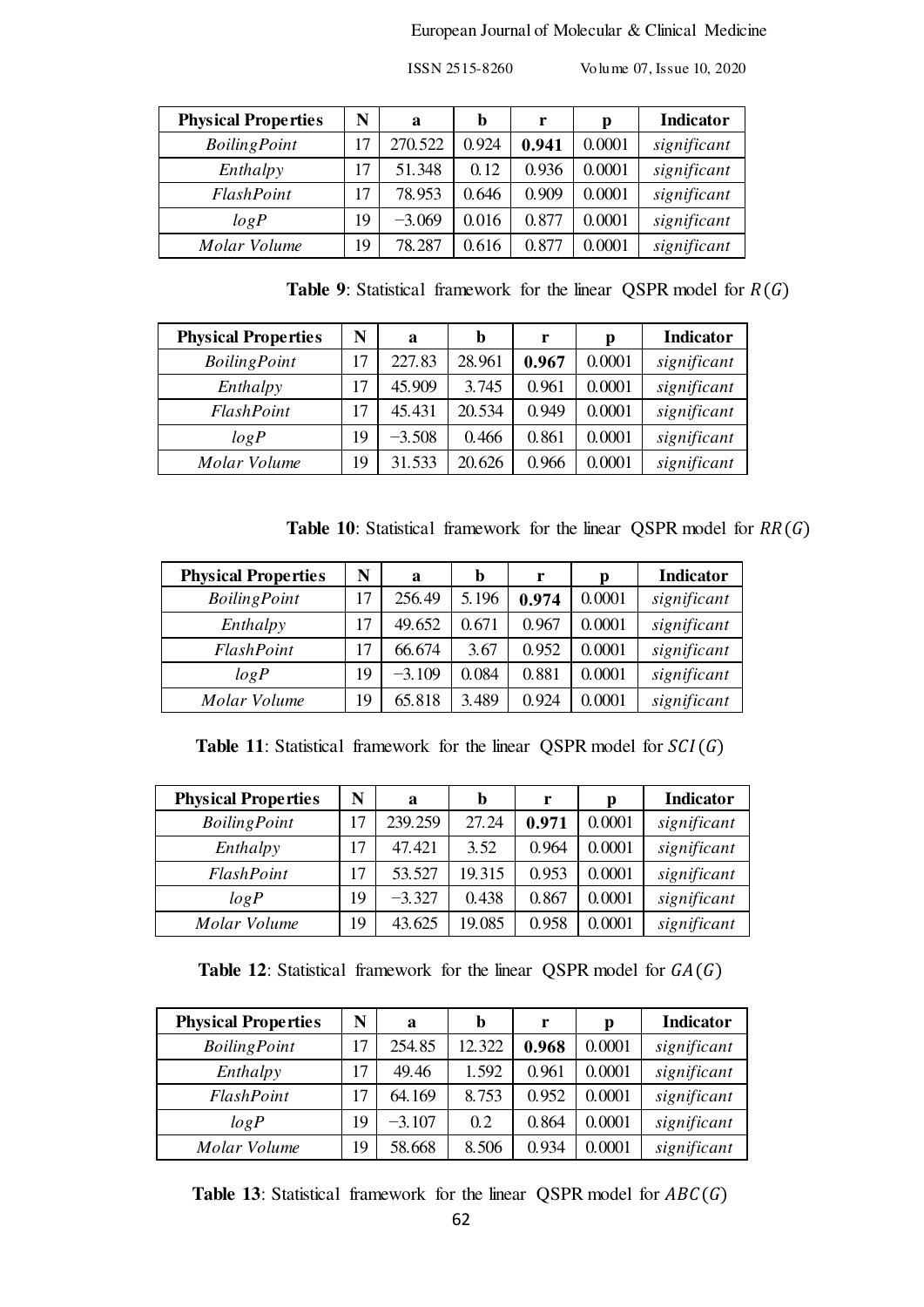| <b>Physical Properties</b> | N  | a        | b      | r     | p      | <b>Indicator</b> |
|----------------------------|----|----------|--------|-------|--------|------------------|
| <b>BoilingPoint</b>        | 17 | 233.037  | 17.747 | 0.97  | 0.0001 | significant      |
| Enthalpy                   | 17 | 46.588   | 2.295  | 0.965 | 0.0001 | significant      |
| FlashPoint                 | 17 | 50.338   | 12.522 | 0.946 | 0.0001 | significant      |
| logP                       | 19 | $-3.495$ | 0.29   | 0.875 | 0.0001 | significant      |
| Molar Volume               | 19 | 41.905   | 12.315 | 0.949 | 0.0001 | significant      |

**Table 14**: Correlation coefficient values of Physico-chemical properties of Asthma Drugs with Topological indices

| <b>Index</b> | <b>Boiling Point</b> | <b>Enthalpy</b> | <b>Flash Point</b> | logP  | <b>Molar Volume</b> |
|--------------|----------------------|-----------------|--------------------|-------|---------------------|
| $M_1(G)$     | 0.97                 | 0.963           | 0.945              | 0.882 | 0.921               |
| $M_2(G)$     | 0.966                | 0.959           | 0.943              | 0.879 | 0.894               |
| H(G)         | 0.964                | 0.957           | 0.949              | 0.855 | 0.965               |
| HM(G)        | 0.954                | 0.949           | 0.928              | 0.880 | 0.887               |
| F(G)         | 0.941                | 0.936           | 0.909              | 0.877 | 0.877               |
| R(G)         | 0.967                | 0.961           | 0.949              | 0.861 | 0.966               |
| RR(G)        | 0.974                | 0.967           | 0.952              | 0.881 | 0.924               |
| SCI(G)       | 0.971                | 0.964           | 0.953              | 0.867 | 0.958               |
| GA(G)        | 0.968                | 0.961           | 0.952              | 0.864 | 0.934               |
| ABC(G)       | 0.97                 | 0.965           | 0.946              | 0.875 | 0.949               |



(a)  $T1$  on  $BP$  (b)  $T1$  on  $E$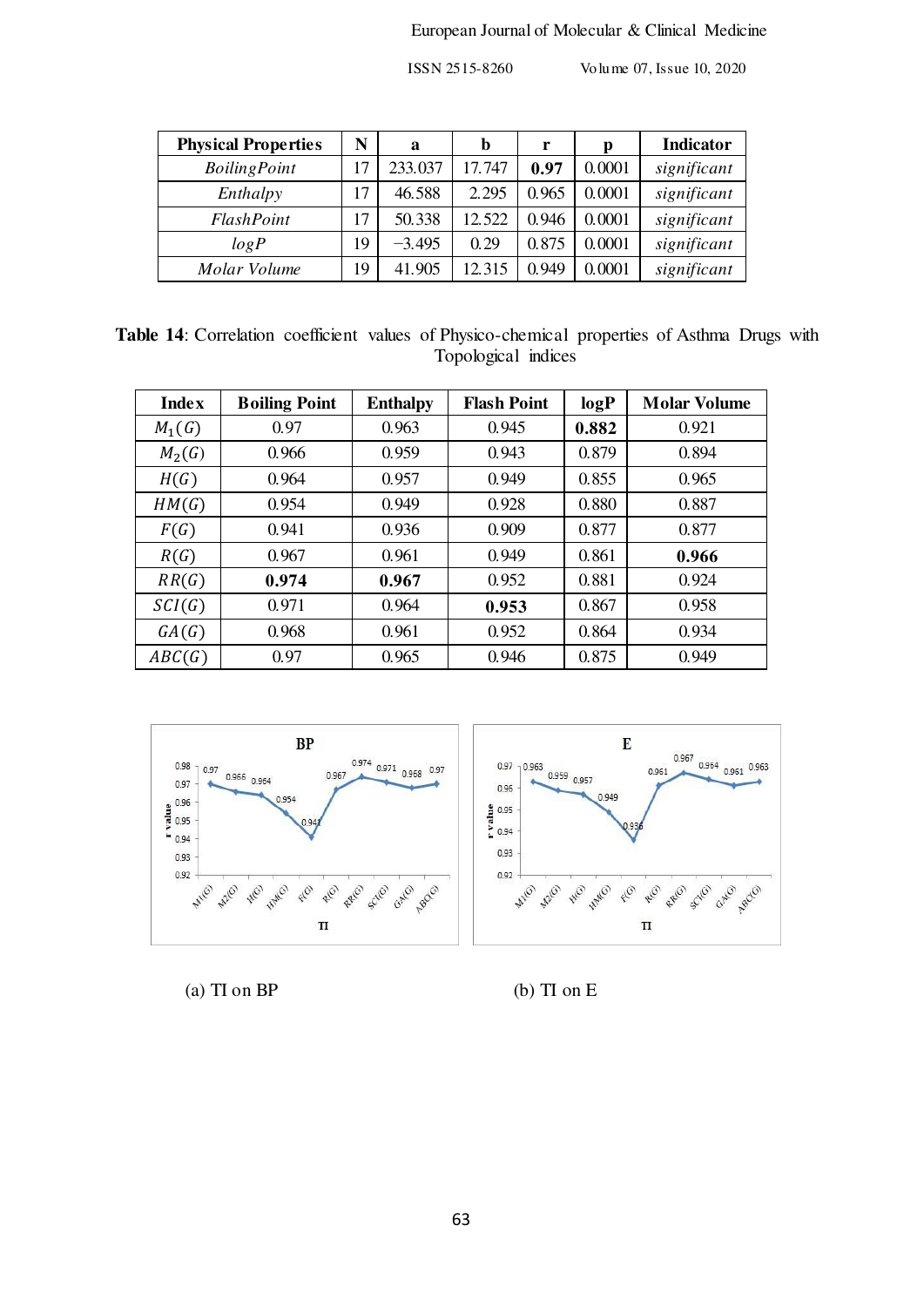



(c)  $\overline{II}$  on  $\overline{FP}$  (d)  $\overline{II}$  on  $\log P$ 





**Figure 2**: Physico-chemical properties of Various Asthma Drugs with Topological indices

#### **6. RESULTS AND DISCUSSION**

From the above results, it is noticed that the Reciprocal Randic index gives high correlation coefficient value 0.974 and 0.967 for the Boiling Point and Enthalpy respectively. Also Sum connectivity index gives 0.953 for Flash Point, First zagreb index gives 0.882 for logP and Randic index gives 0.996 for Molar Volume of defined ten topological indices for five physico- chemical properties.

#### **7. CONCLUSION**

Topological indices are the numerical descriptors used to analyse the physical and chemical characteristics of chemical compounds. The various topological indices values are computed for asthma drugs. Also QSPR study is carried out on these drugs, which helps in finding the characteristics of drugs without conducting any experiment which is time consuming. It may help the chemists to design drug for the treatment of Covid-19 in the pandemic situation, because of Covid-19 most of the people are dying who have respiratory problems (asthma).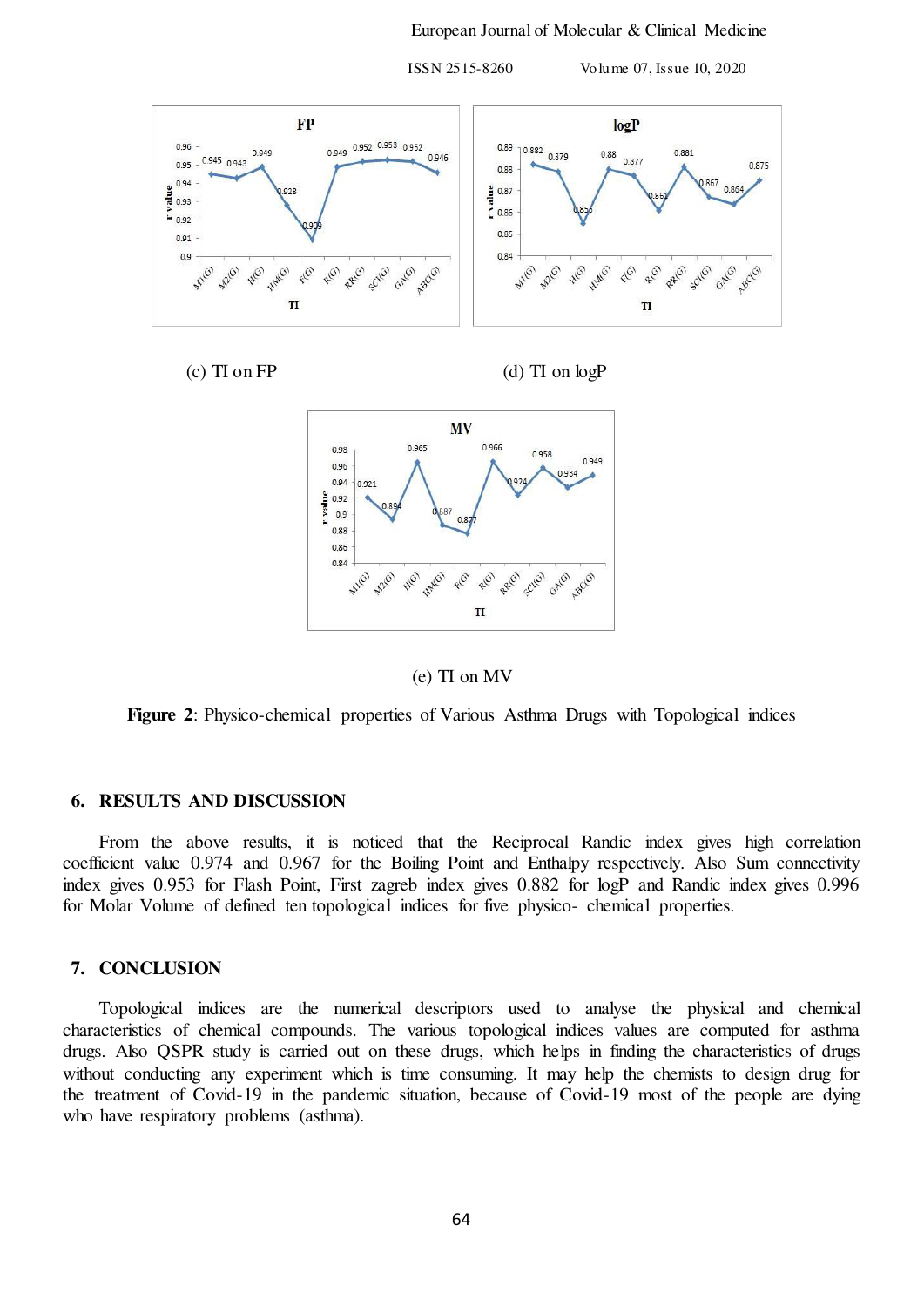## **8. ACKNOWLEDGMENT**

The Authors would like to thank the reviewers for their helpful suggestions and comments. The authors are thankful to Dr.Preethi K.R. for her valuable suggestions.

#### **References**

- [1] Adnan Aslam,Safyan Ahmad and Wei Gao, On Topological Indices of Boron Triangular Nanotubes, *Z. Naturforsch.* **2017**, *72(8)*, 711-716.
- [2] Anil Kumar K.N.,Basavarajappa N.S.,Shanmukha M.C., QSPR analysis of Alkanes with certain degree based topological indices, *Malaya Journal of Mathematik***2020,***8(1)*, 314-330.
- [3] Estrada E.; Torres L., Rodriguez L.,Gutman I., An atom-bond connectivity index: Modeling the enthalpy of formation of alkanes, *Indian J. Chem.* **1998**, *37(A)*, 849-855.
- [4] Fajtlowicz S., On Conjectures of Grafitti II, *Congr. Number.* **1987**, *60*, 189-197.
- [5] Favaron O.; Maheo M. and J.F. Sacle, Some eigenvalue properties in graphs (conjectures of graffiti-II), *Discrete Math* **1993**, *111(1-3)*, 197-220.
- [6] Furtula B. and Gutman I, A forgotton topological index, *J. Math. Chem.***2015,***53*,213-220.
- [7] Gutman I., Degree Based Topological Indices, *Croat. Chem. Acta***2013**, *86*, 351-361.
- [8] Hosamani S. M.,DeepaPerigidad,ShrutiJamagoudYallavvaMaled and SharadaGavade, QSPR Analysis of Certain Degree Based Topological Indices, *Journal of Statistics Applications and Probability* **2017**, *6(2)*, 1-11.
- [9] Randic M., On Characterization of molecular branching, *J. Amer. Chem. Soc.* **1975**, *97*, 6609-6615.
- [10] Randic M., Comparative structure-property studies: Regressions using a single descriptor. *Croat. Chem. Acta***1993**, *66*, 289-312.
- [11] Randic M., Quantitative Structure-Property Relationship: boiling points and planar benzenoids, *New. j. Chem.***1996**, *20*, 1001-1009.
- [12] Shanmukha M. C.,Basavarajappa N. S. and Anil Kumar K. N., Predicting physicochemical properties of octane isomers using QSPR approach, *Malaya Journal of Mathematik***2020**, *8 (1)*, 104- 116.
- [13] Shanmukha M.C., Basavarajappa N.S., A. Ushaand Shilpa K C., Novel Neighbourhood redefined First and Second Zagreb indices on Carborundum Structures, *Journal of Applied Mathematics and Computing*, **2020**, p. 1-14
- [14] Shirdel G. H.,RezaPour H.,Sayadi A. M., The Hyper-Zagreb Index of Graph Operations. *Iranian Journal of Mathematical Chemistry* **2013**, *4(2)*, 213-220.
- [15] Stacy Gelhaus Wendell, Hao Fan and Cheng Zhang, G Protein-Coupled Receptors in Asthma Therapy: Pharmacology and Drug Action, *Pharmacological Reviews* **2020**, *72*, 1-49.